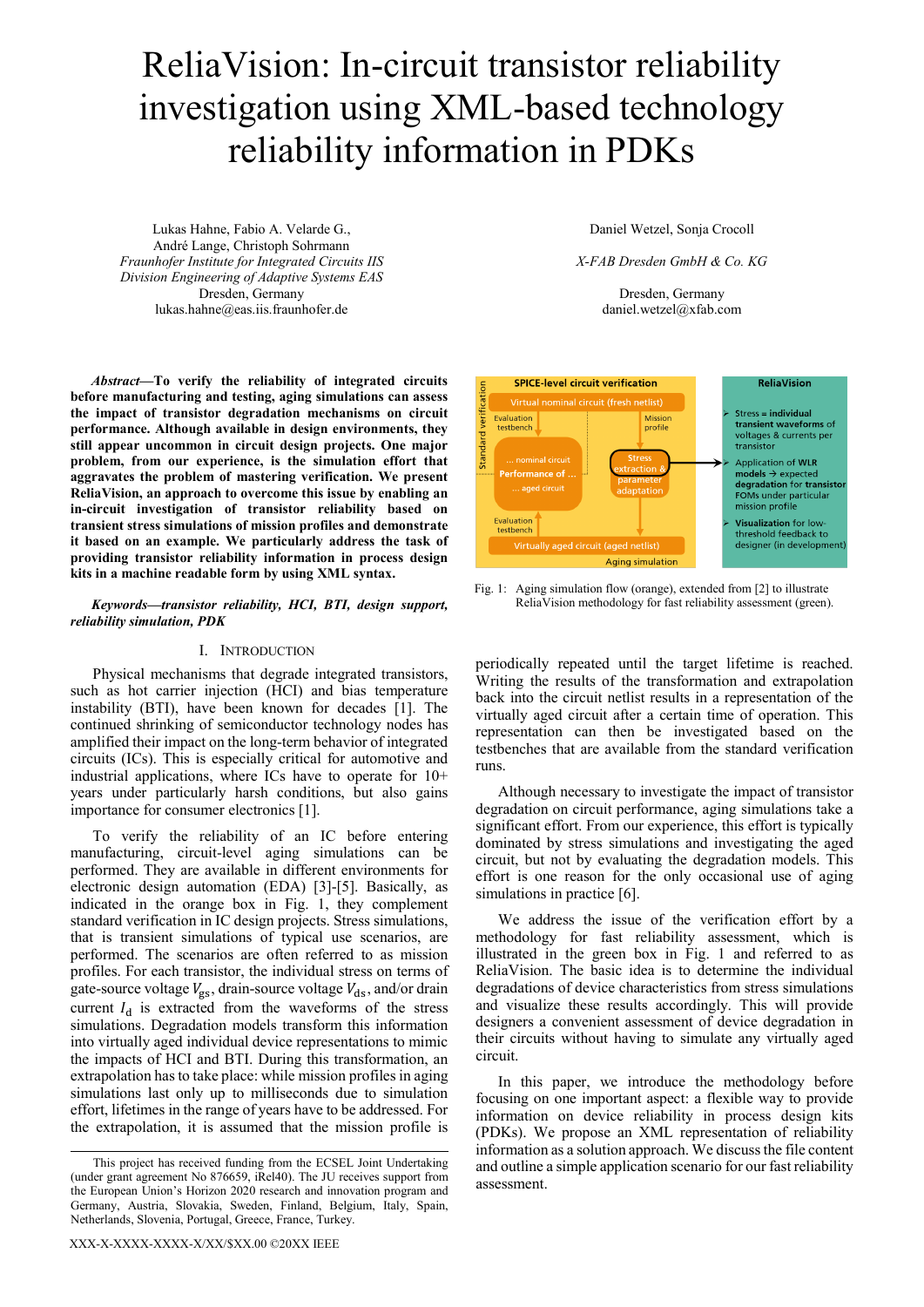

<span id="page-1-0"></span>Fig. 2: Interfaces required for ReliaVision methology

#### II. RELIAVISION METHODOLOGY

The ReliaVision methodology is intended to provide a fast reliability assessment in IC verification. Based on waveforms form stress simulations, the individual degradations of the characteristics of the transistors in a circuit are determined. These can include shifts in device threshold voltages or saturation currents, for instance. The convenient visualization of the results is under development. For example, feedback to designers on transistors with significantly different degradation than surrounding devices or mismatch induced by un-balanced loads outlines potential reliability risks to designers. ReliaVision is intended to support an efficient identification of these risks but leaves the evaluation on criticality up to the designer's expertise. Analyzing the impact of HCI and BTI degradation on circuit performance remains a task for aging simulations.

We are aware of the fact that similar approaches are occasionally used in the industry. For instance, checkers for safe operating areas (SOAs) investigate whether device bias conditions exceed critical limits. Device reliability can also be analyzed based on wrappers around the compact models, similar to the approach proposed in [7]. With their interfaces and flows, these custom solutions are tailored to the particular design styles and environments.

We target a unified methodology that is more flexible and easier to transfer. For this purpose, we have to establish different interfaces in the interplay between foundries, IC designers, and EDA vendors. As visualized i[n Fig. 2,](#page-1-0) it is state of the art that IC designers use the tool environment provided by the EDA vendor and technology information provided by the foundry in the PDK. Foundries and EDA vendors have to align on which technology information needs to be available in which formats to enable an efficient application of the EDA tools. For the ReliaVision methodology, we need

- a reasonable and efficient way to exchange device reliability information, preferably as part of PKDs;
- a corresponding approach to preferably support multiple simulation tools and design data, such as schematic and layout;
- as well as feasible and convenient visualizations of the analysis results

to make our approach more flexible than existing custom solutions.

In particular, the reliability investigation in ReliaVision is based on wafer level reliability (WLR) models. Reliability teams in foundries investigate the impact of transistor degradation mechanisms, such as HCI or BTI, as part of the process qualification. WLR measurements are performed according to applicable standards, such as JEDEC standards in [\[8\]-](#page-3-4)[\[10\].](#page-3-5) In stress-measure-stress procedures, the degradation of selected figures of merit (FOM) is recorded, for instance depending on time  $t$ , temperature  $T$ , gate-source voltage  $V_{gs}$ , drain-source voltage  $V_{ds}$ , drain current  $I_d$ , or device geometry. The selection of the figures of merit (FOMs) differs between foundries as well as technology nodes and their target applications.. Examples include the maximum linear current  $I_{\text{dlin}}$ , saturation current  $I_{\text{dsat}}$ , maximum transconductance  $G_{\text{mmax}}$ , threshold voltage  $V_{\text{th}}$ , etc. Corresponding WLR models are chosen and calibrated to fit the measured data. For instance, the equation

$$
\Delta = A \cdot \exp\left(\frac{B}{V_{ds}}\right) \cdot \exp\left(\frac{E_{aa}}{k_B \cdot T}\right) \cdot t^n \tag{1}
$$

is a simple HCI model for the degradation of an arbitrary FOM  $\Delta$  depending on drain-source voltage  $V_{ds}$ , temperature T, and time  $t$  with constant  $A$ , fit parameter  $B$ , apparent activation energy  $E_{aa}$ , Boltzmann constant  $k_B$ , and time exponent n [\[11\].](#page-3-6) The extrapolated time to achieve a (usually) 10 % degradation at a typical stress of 10 % above operating voltage is documented as device lifetime in the device specification.

As introduced in [Fig. 1,](#page-0-0) ReliaVision is based on simulations of mission profiles, which are transient stress simulations. Device-specific stress is extracted in terms of transient voltages and currents. WLR models, such as in Eq. (1), are used to determine the expected degradation of the device FOMs and provide an overview feedback to the designer for assessing potential reliability issues and deciding on the necessity of detailed aging simulations. The details of the feedback to the designers are under development. Potential solutions include

- log-file information and, e.g.; bar charts to outline devices with the highest degradation;
- back-annotations of information on device degradation into the schematic;
- and color-coded overlays of expected transistor degradation on top of the circuit layout.

From the perspective of a foundry, such a method has to be enabled by providing device reliability information in terms of parametrized WLR models. To solve this task, we propose to use XML syntax. Details of this representation of the reliability information are discussed in the subsequent section.

#### III. XML REPRESENTATION OF WLR MODELS

<span id="page-1-1"></span>To demonstrate how WLR information can be represented in XML, we use an artificial example of technology qualification results. We assume an HCI degradation of the linear current IDLIN and the saturation current IDSAT of an NMOS to be described by the WLR models

d\_IDLIN = 
$$
\frac{IDLIN(t)}{IDLIN(t=0)}
$$
 = -0.71  $\cdot$  exp  $\left(\frac{-5}{v_{ds}}\right) \cdot t^{0.25}$  (2)

$$
d_{\text{LIDSAT}} = \frac{\text{IDSAT}(t)}{\text{IDSAT}(t=0)} = -1.56 \cdot \exp\left(\frac{-7}{V_{\text{ds}}}\right) \cdot t^{0.25}.
$$
 (3)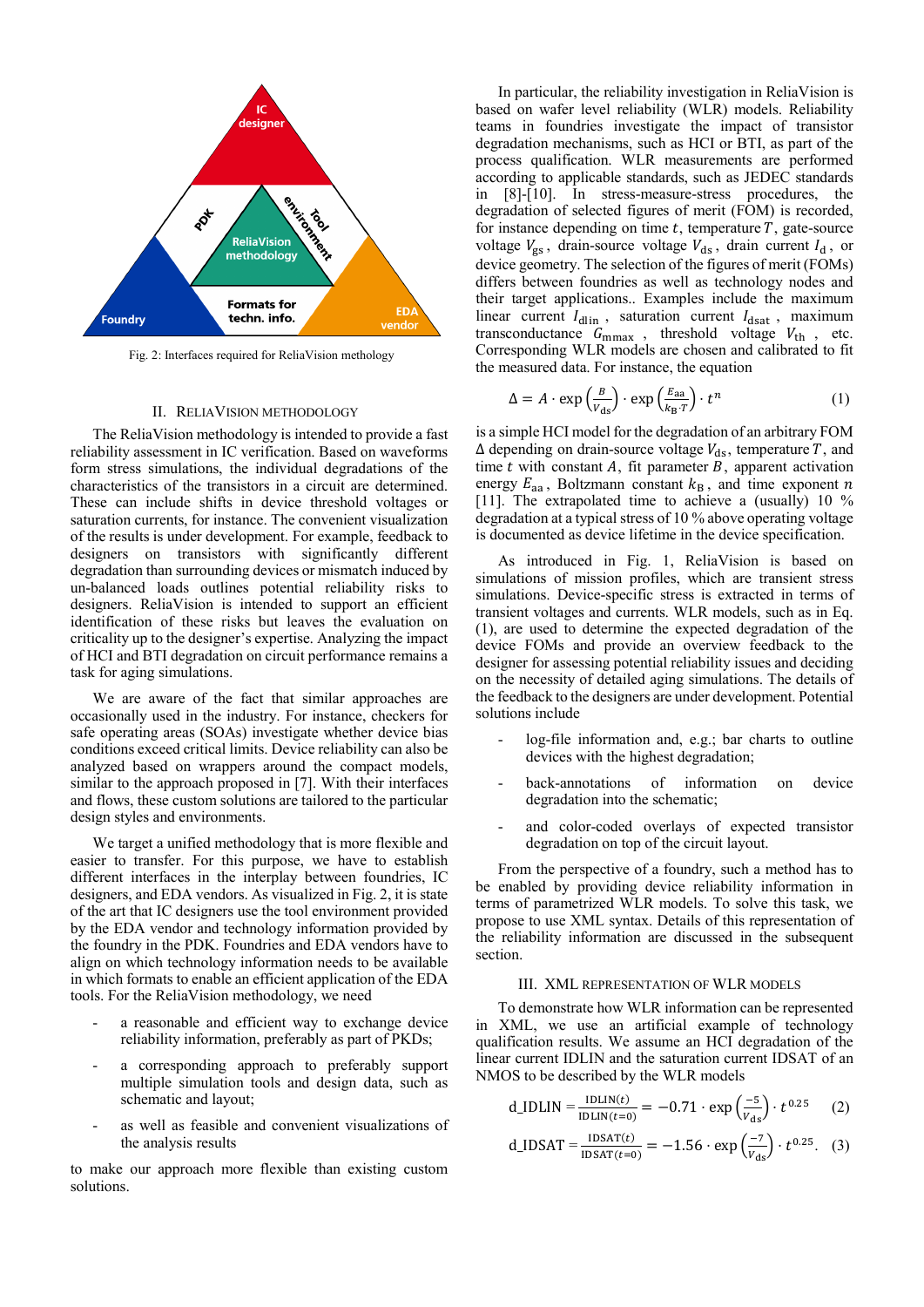

<span id="page-2-0"></span>Fig. 3: XML representation of transistor reliability information.

These models, which are simplified from Eq. (1), are very basic for demonstration purposes only.

With our work, we want to establish a flexible interface to provide reliability information. At the foundry side, WLR information shall be provided in terms of parametrized models. Considering the fact that the formulations of WLR models may change when considering different FOMs of a transistor, different transistors in one technology, or different technologies in a foundry, the interface should allow the specification of custom WLR models and parameters. The given equations are automatically parsed and evaluated by ReliaVision. To use a file format that can be easily processed by software and that can be read by humans for maintainability, we chose XML. [Fig. 3](#page-2-0) shows the resulting XML representation of the NMOS reliability information defined in Eqs. (2) and (3).

In the element tagged "degradationmodels", WLR models are defined in terms of equations. In addition, parameters  $(A,$ B, n) and variables  $(V_{ds}, t)$  are identified. This distinction is required when automatically evaluating the WLR models and apply them to simulation waveforms. In [Fig. 3,](#page-2-0) the model "HCI simple" implements the general model behind Eqs. (2) and (3). Additional impact factors can easily be added to a WLR model by adding the corresponding term, for instance an Arrhenius term for the temperature dependency. With unique names, further WLR models can be defined. In our implementation, we have to ensure that ReliaVision is able to apply models, which are defined for DC stress conditions, such as in Eqs. (1)-(3), to arbitrary transient stress waveforms. To allow models beyond  $t^n$ , we work on implementing the findings of [\[8\]:](#page-3-7) model formulations of the form  $g(f(V) \cdot t)$ can be efficiently applied to transient stress. WLR models beyond this rule can be addressed with numerical methods. Further investigations are required to support models that are based on subsequent phases in the stress waveforms. An



<span id="page-2-1"></span>Fig. 4: (a) NAND2 schematic with degradations of IDLIN & IDSAT after 5 years of operation with input a pulsed (2 ns period, 100 ps rise and fall time, 900 ps at logic "1") and input b at logic "1"; (b) input waveforms and resulting  $\tilde{V}_{ds}$  of both NMOS instances.

example is the NBTI model in [\[13\],](#page-3-8) which is based on subsequent phases of stress and recovery.

The "device" element applies the WLR models, which were defined in the "degradationmodels" section, and sets their parameters for the FOMs of the devices. In [Fig. 3,](#page-2-0) the model parameters  $A$ ,  $B$  and  $n$  are set for the IDLIN and IDSAT degradations of the NMOS under HCI according to Eqs. (2) and (3). When data is available for other FOMs, further degradation mechanisms (e.g. BTI), or additional devices, they can be added correspondingly. This approach allows foundries to efficiently maintain and add reliability information when required. From our perspective, this is beneficial for foundries that typically provide the reliability information.

We work on extending the XML representation toward degradation models for aging simulations. An idea to generically transfer WLR information to subcircuit models or adapted model card parameters to mimic transistor aging is to use interpolation schemes. To enable this, we implemented our approach to dynamically evaluate the reliability information in the XML file and transient stress simulation results into the common SPICE simulator APIs for degradation models, for instance OMI [\[1\].](#page-3-0) This approach also allows to combine different use conditions by defining different consecutive mission profiles.

### IV. APPLICATION EXAMPLE

To demonstrate the results of ReliaVision with backannotations of the results to the schematic, we apply it to the characterization of a NAND2 gate with the schematic in [Fig.](#page-2-1)  [4\(](#page-2-1)a). The circuit is based on the 22 nm low-power predictive technology model (PTM) [\[14\]](#page-3-9)[,\[15\].](#page-3-10) Furthermore, we use the artificial reliability information in Eqs. (2) and (3), which describe the NMOS HCI degradation of the linear current IDLIN and the saturation current IDSAT.

In our simulations in a commercial SPICE simulator, we keep the NAND2 input "b" at "logic 1" and stress the input "a" with a pulse signal for 5 years. The corresponding simulation waveforms are shown in [Fig. 4\(](#page-2-1)b). ReliaVision extracts the  $V_{ds}$  waveforms of both NMOS instances and computes the individual degradations of IDLIN and IDSAT by applying Eqs. (2) and (3). For visualization purposes, we manually added these information to the schematic i[n Fig. 4\(](#page-2-1)a) and work on an automated solution. Due to the switching activity at input "a", the NMOS instance "Mna" significantly degrades ( 34.6 % IDLIN degradation and 9.3 % IDSAT degradation) while instance "Mnb" is nearly unaffected. The degradation can easily be transferred into a lifetime